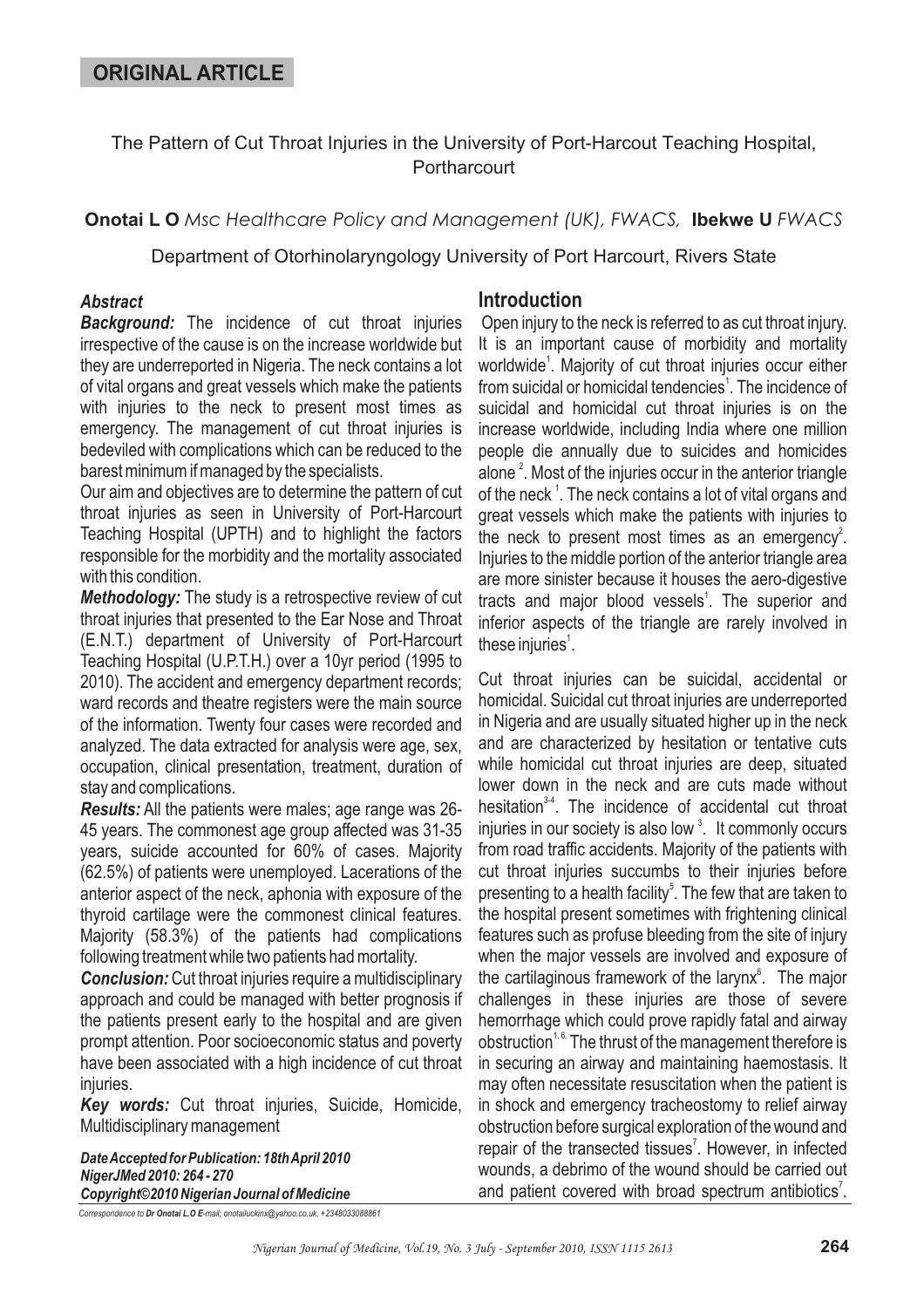Laryngo-tracheal stenosis which can be a long term morbidity suffered by patients usually follows poor surgical repair of the involved tissues<sup>3,8</sup>. Cut throat injuries particularly the ones with suicide as the motivating factor usually require interdisciplinary treatment that should involve the otolaryngologist, anesthetist and psychiatrist<sup>3,8</sup>. This study is aimed at looking at the pattern of cut throat injuries as seen in University of Port-Harcourt Teaching Hospital (UPTH) and to highlight the factors responsible for the morbidity and the mortality associated with this condition.

# **Patient and methods**

This is a retrospective review of all cut throat injuries that presented to the E.N.T. department of U.P.T.H. over a 10yr period (1995- 2010) was done. Most of these patients presented through the accident and emergency department. The ward medical records and theatre registers were the main source of the information in this study. Twenty four cases were recorded within this period of study and all were involved in this study. The data extracted for analysis were age, sex, clinical presentation, treatment, duration of stay and complications.

# **Results**

There were 24 cases reviewed and analyzed. All patients were males. The age ranged from 26- 45 years, the commonest age group affected was 31-35 years. The study revealed that suicide accounted for 60% of cases of cut throat injuries while the remaining 40% was due to homicide. 40% of the patients who had suicidal cut throat injuries had a background history of psychiatry ill health. The Majority (62.5%) of the patients was unemployed.

| AGE (YEARS) | <b>NO. OF CASES</b> | <b>PERCENTAGE (%)</b> |
|-------------|---------------------|-----------------------|
| 30<br>26    | 6                   | 25.00                 |
| $31 - 35$   | 8                   | 33.33                 |
| 36-40       | 5                   | 20.83                 |
| 41-45       | 5                   | 20.83                 |
|             |                     |                       |

Table I: Patient age Distribution

n=24

| Table II shows patient occupation<br><b>PATIENT OCCUPATION</b> | <b>NO. OF CASES</b> | PERCENTAGE (%) |
|----------------------------------------------------------------|---------------------|----------------|
| <b>UNEMPLOYED</b>                                              | 15                  | 62.5           |
| PETTY TRADERS                                                  | 6                   | 25             |
| APPRENTICE LEARNING A TRADE                                    | 3                   | 12.5           |

n=24

#### **Table III: shows clinical presentations**

| <b>Clinical presentations</b>                                                                                     | No. of cases | Percentage (%) |
|-------------------------------------------------------------------------------------------------------------------|--------------|----------------|
| Laceration of anterior neck,<br>aphonia, with air bubbling<br>through the wound exposing<br>the thyroid cartilage | 8            | 33.3           |
| Laceration of anterior neck.<br>aphonia and painful distress                                                      | 6            | 25.0           |
| Laceration of anterior ne ck.<br>aphonia, with severe bleeding<br>and irrational behaviour                        | 4            | 16.7           |
| Partly sutured laceration of<br>anterior neck, restlessness<br>Haemoptysis                                        | 3            | 12.5           |
| Septic laceration of anterior<br>neck exposing trachea rings,<br>aphonia and fever                                | 3            | 12.5           |

 $n=24$ 

#### **Table IV: shows treatment, duration of hospital stay**

| arrd complication's                                                                                          |                | Percentage (%) | Duration of<br>hospital stay | Complication                                                                              |
|--------------------------------------------------------------------------------------------------------------|----------------|----------------|------------------------------|-------------------------------------------------------------------------------------------|
| Tracheostomy, wound<br>exploration and repair of<br>wound in layers with passage<br>of nasogastric tube      | 10             | 41.7           | 30 days                      | None                                                                                      |
| No tracheostomy, wound not<br>explored but repaired in layers,<br>Naso-gastric tube not passed<br>initially. | $\overline{7}$ | 29.2           | 28 days                      | Subcutaneous<br>emphysema,<br>Pharyngo cutaneous<br>fistula which closed<br>spontaneously |
| Wound debridement and<br>repair, passage of nasogastric<br>tube and then tracheostomy                        | $\overline{3}$ | 12.5           | 60 days                      | Subglottic stenosis<br>with difficulty in<br>decannulation                                |
| Wound exploration and repair<br>in layers, no tracheostomy, no<br>nasogastric tube                           | $\mathfrak{p}$ | 8.3            | 14 days                      | Hoarseness and<br>aspiration<br>pneumonitis                                               |
| Repair of wound in layers,<br>tracheostomy and feeding<br>gastrostomy                                        |                | 4.2            | 36 days                      | Oesophageal and<br>laryngeal stenosis,<br>patient later died at<br>home                   |
| Resuscitation of patient by<br>casualty officer only.                                                        | 1              | 4.2            | Less than 6<br>hours         | Died before E.N.T<br>surgeons reviewed<br>patient                                         |

## **Discussion**

Cut throat injuries irrespective of the cause remain an important public health problem worldwide $1,2$ . The study revealed that most of the patients were healthy male adults with majority in their 3rd decade<sup>1</sup> and this corresponds to other reports $3,5$ . 40% of the patients with suicidal cut throat injuries had previous history of psychiatry illnesses. All the patients in this study appear